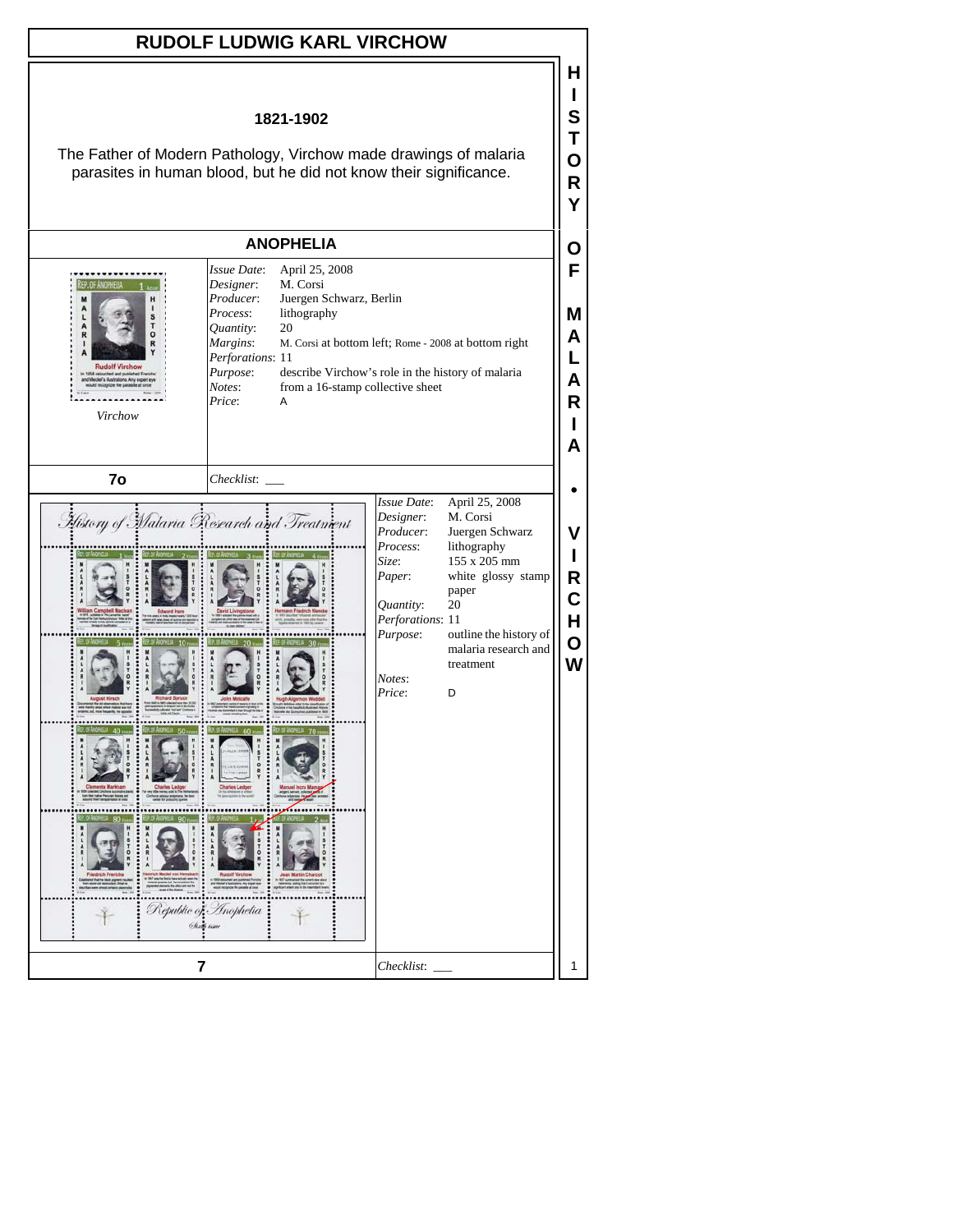|                                                           | <b>RUDOLF LUDWIG KARL VIRCHOW</b>                                                                                                                                                                                                                                                       |         |                                 |                                                                                          |
|-----------------------------------------------------------|-----------------------------------------------------------------------------------------------------------------------------------------------------------------------------------------------------------------------------------------------------------------------------------------|---------|---------------------------------|------------------------------------------------------------------------------------------|
| Н<br>I<br>S<br>Τ<br>O<br>$\mathsf{R}$<br>Y                | REP. OF ANOPHELIA<br>Quantity:<br>M<br>H<br>Notes:<br>AL<br>٠<br>S<br>T<br>Price:<br>$\frac{A}{R}$<br>$\mathbf{o}$<br>R<br>1<br><b>Rudolf Virchow</b><br>in 1858 retouched and published Frenchis<br>and Mecker's illustrations. Any expert eye<br>would recognize the parasite at once | 20<br>Α | Description: as 7o: imperforate |                                                                                          |
|                                                           | 7oi<br>Checklist:                                                                                                                                                                                                                                                                       |         |                                 |                                                                                          |
| O<br>F<br>M<br>A<br>L<br>A<br>$\mathsf{R}$<br>I<br>A<br>V | History of Malaria Research and Treatment<br>H<br>E<br>Republic of Inophelia<br><b>Chief car</b>                                                                                                                                                                                        |         | Quantity: 5<br>Notes:<br>Price: | as #7: imperforate<br>D                                                                  |
| I<br>$\mathsf{R}$                                         | 7q                                                                                                                                                                                                                                                                                      |         | Checklist:                      |                                                                                          |
| $\mathbf C$<br>H<br>O<br>W                                | Republic of Anophelia<br>HISTORY OF MALARIA RESEARCH<br><b>AND TREATMENT</b><br>History of Malaria Research and Treatment<br>000020<br>Republic of Anophelia<br>Chief save                                                                                                              |         | Size:<br>Notes:<br>Price:       | Cancel: Post Office 01<br>Cachet: post office<br>228 x 331 mm<br>C<br>25 Apr 200<br>5177 |
| $\overline{2}$                                            | 1                                                                                                                                                                                                                                                                                       |         | Checklist:                      |                                                                                          |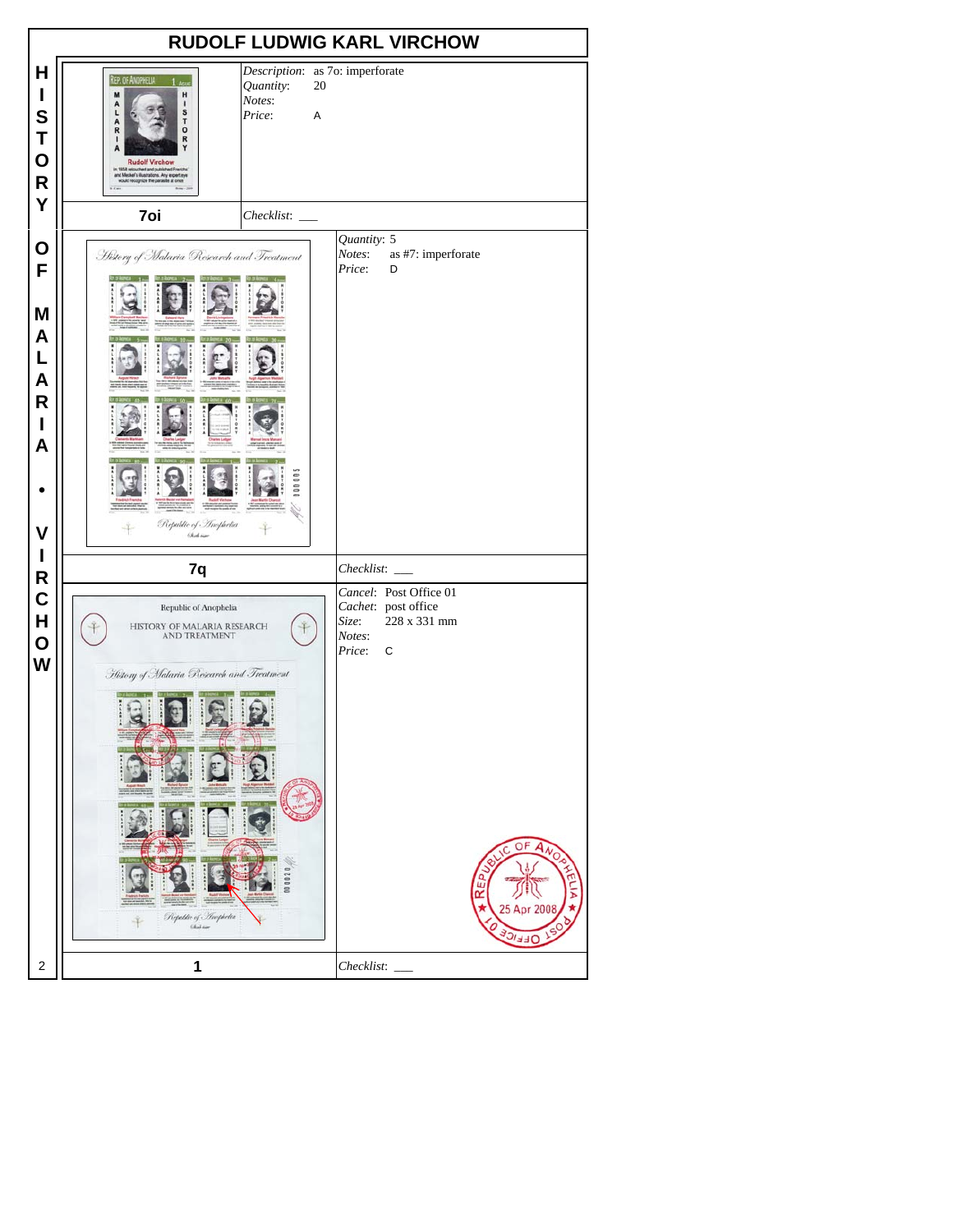| <b>RUDOLF LUDWIG KARL VIRCHOW</b>                                                                                                                          |                                                                                                                                              |                                                                                                           |  |                                   |                                                        |                                                                    |
|------------------------------------------------------------------------------------------------------------------------------------------------------------|----------------------------------------------------------------------------------------------------------------------------------------------|-----------------------------------------------------------------------------------------------------------|--|-----------------------------------|--------------------------------------------------------|--------------------------------------------------------------------|
|                                                                                                                                                            | <b>GERMANY - BERLIN</b>                                                                                                                      |                                                                                                           |  |                                   |                                                        | н                                                                  |
| <b>DEUTSCHE POS</b><br>Virchow                                                                                                                             | Issue Date:<br>Designer:<br>Producer:<br>Process:<br>Watermark:<br>Quantity:<br>Perforations: 14<br>Margins:<br>Purpose:<br>Notes:<br>Price: | January 24, 1953<br>engraved<br>multiple DEUTSCHE POST<br>clear<br>honor Virchow as a famous Germans<br>D |  |                                   | from a 10-stamp issue featuring famous Germans         | L<br>S<br>Τ<br>O<br>R<br>Y<br>О                                    |
| 9N89                                                                                                                                                       | Checklist:                                                                                                                                   |                                                                                                           |  |                                   | $unused$ __ used __ fdc __ other __                    | F                                                                  |
| <b>EXSTTAGSSITIFUMSCHLAG</b><br>aus Anfall der Hermeinsbe von<br>Markiewsatun dur film der partie<br>MANNER AUS DUR GESCHICHTE<br>sen 24. Jonate 1971<br>1 |                                                                                                                                              |                                                                                                           |  | Cancel: Berlin<br>Size:<br>Price: | Cachet: post office<br>Notes: with complete issue<br>E | Μ<br>A<br>L<br>A<br>R<br>L<br>A<br>۷<br>R<br>С<br>H<br>O<br>W<br>3 |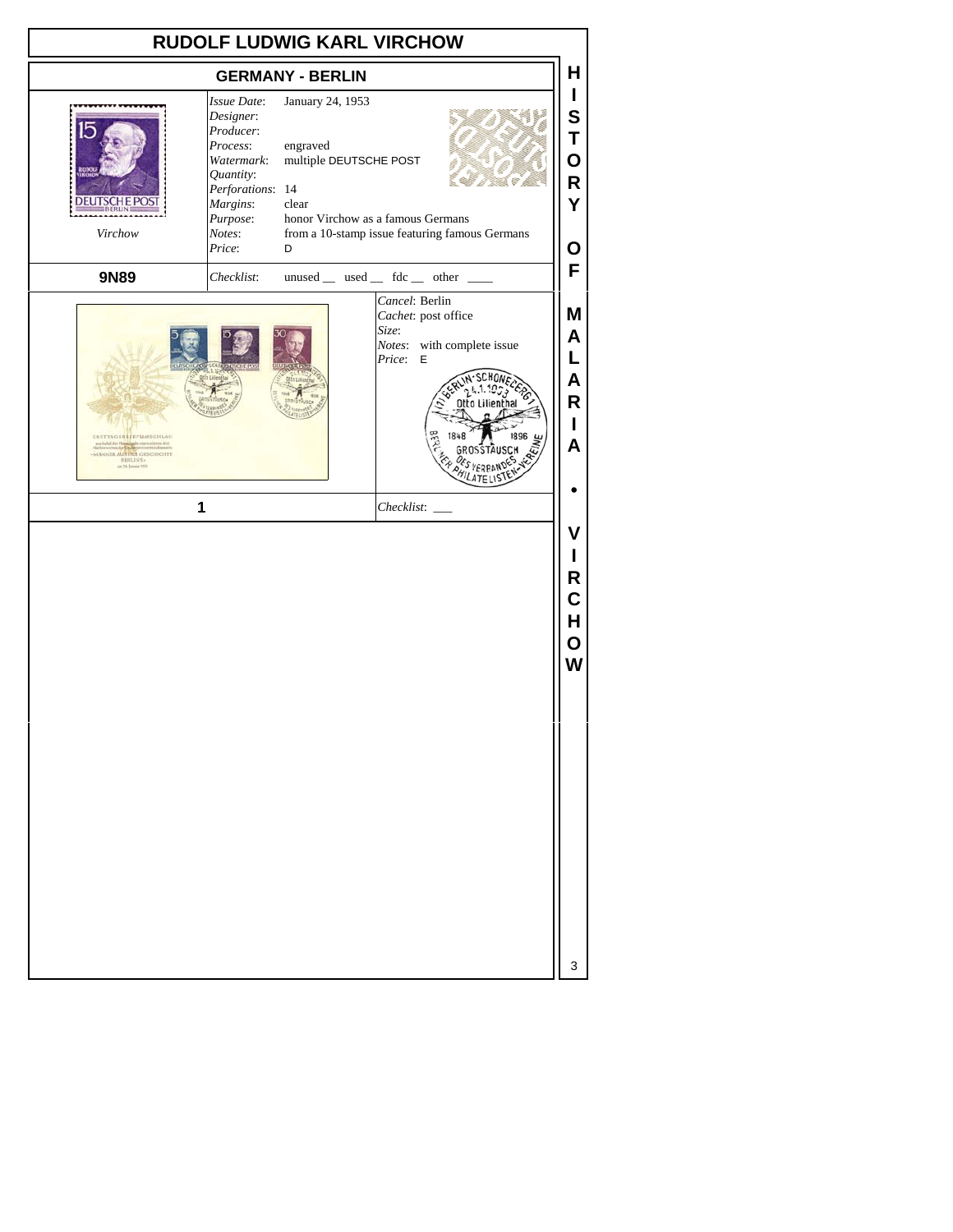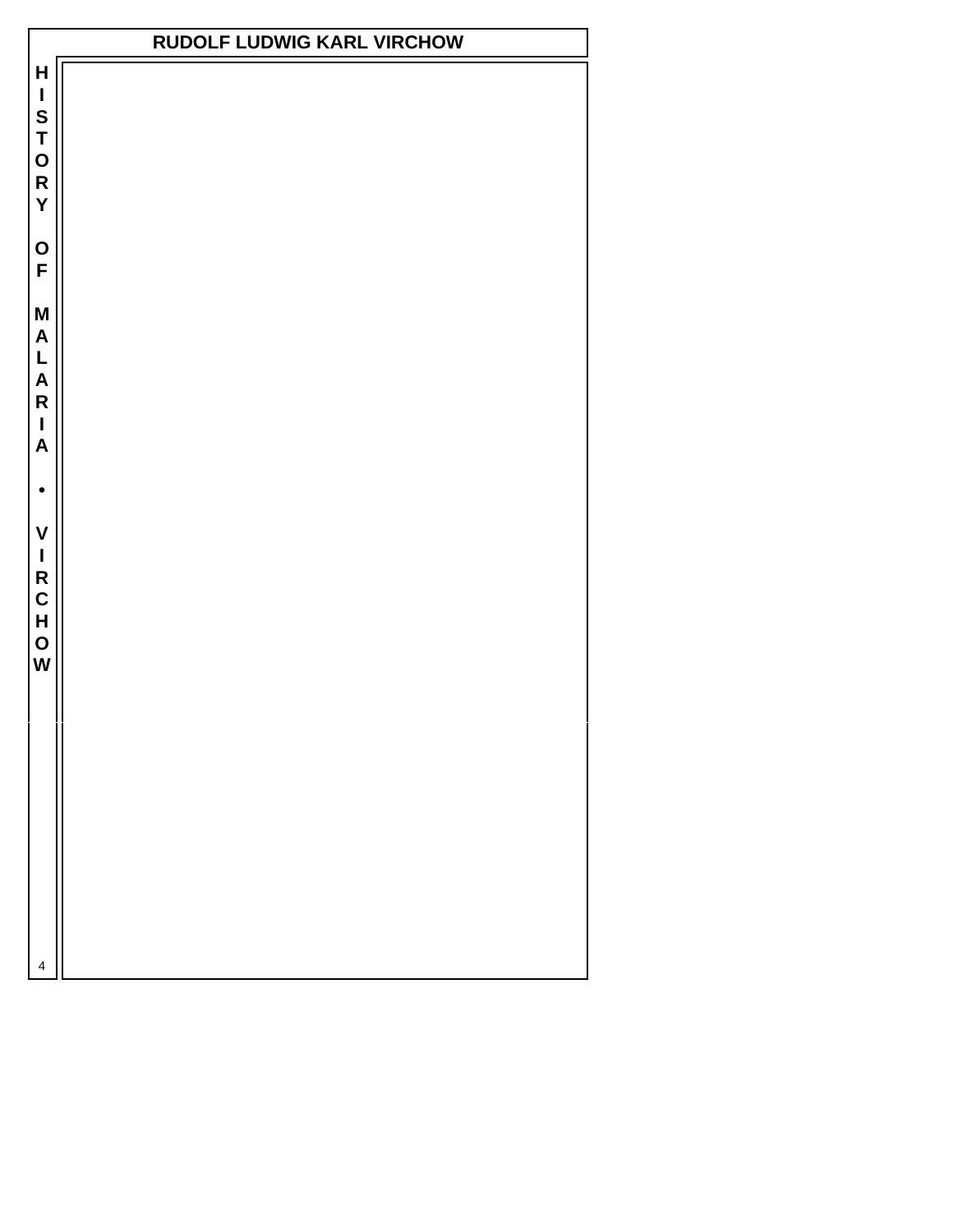|              |                                                                                                                                        | <b>RUDOLF LUDWIG KARL VIRCHOW</b>                                                                                                                               |                                           |
|--------------|----------------------------------------------------------------------------------------------------------------------------------------|-----------------------------------------------------------------------------------------------------------------------------------------------------------------|-------------------------------------------|
|              |                                                                                                                                        | <b>GERMANY - DDR</b>                                                                                                                                            | Н                                         |
|              | Issue Date:<br>Designer:<br>Producer:<br>Process:<br>Quantity:<br>Perforations: 13 x 121/2<br>Margins:<br>Purpose:<br>Notes:<br>Price: | 1948<br>typography<br>Watermark: multiple 4-petaled flowers<br>clear<br>honor Virchow as a famous German<br>from a 16-stamp issue featuring famous Germans<br>Α | I<br>S<br>T<br>O<br>R<br>Ý<br>O<br>F      |
| Virchow      |                                                                                                                                        |                                                                                                                                                                 | Μ<br>A                                    |
| 10N35, 10N38 | Checklist:                                                                                                                             | $unused$ __ used __ fdc __ other __                                                                                                                             | L<br>A                                    |
|              |                                                                                                                                        |                                                                                                                                                                 | L<br>A<br>v<br>ı<br>R<br>C<br>н<br>O<br>W |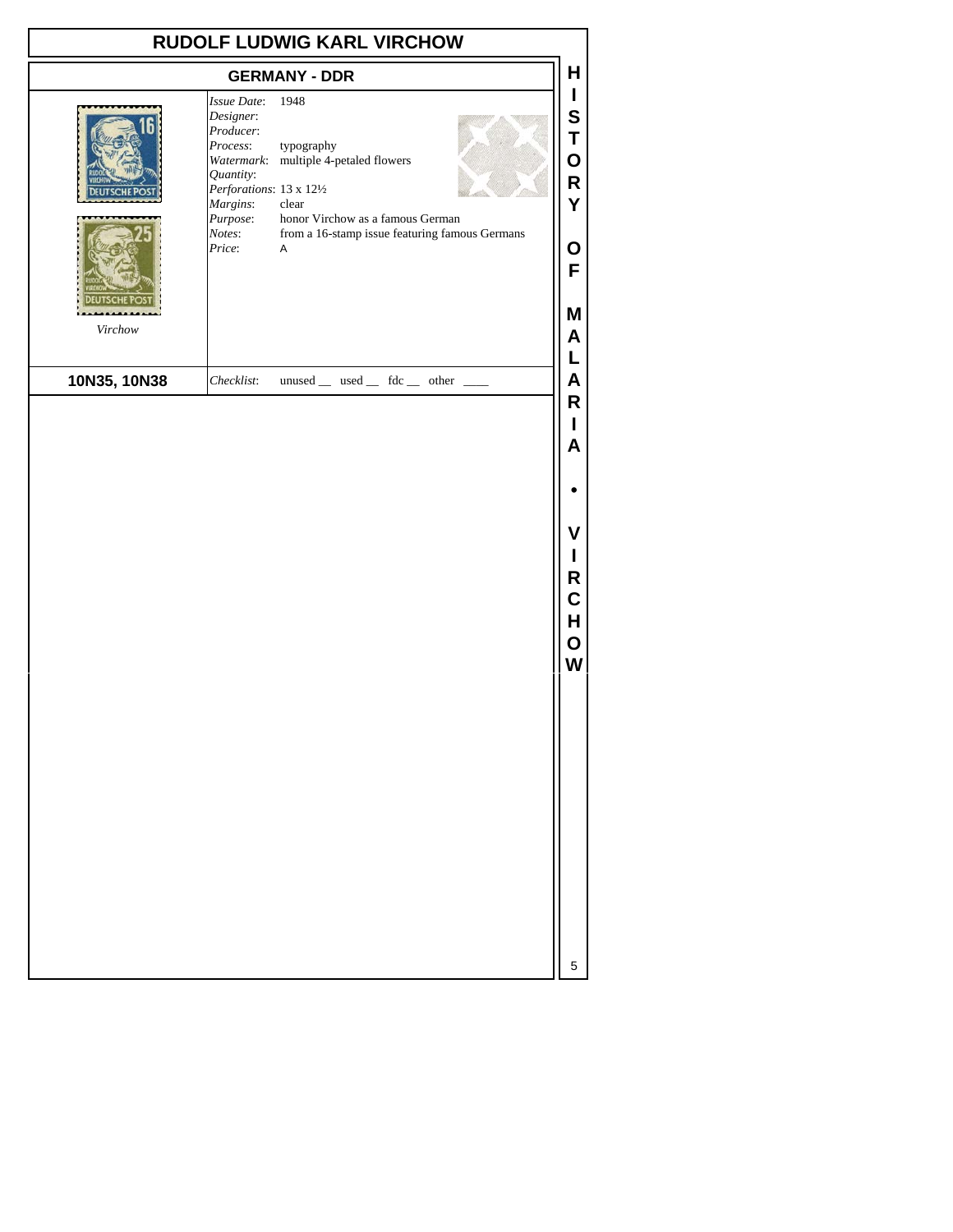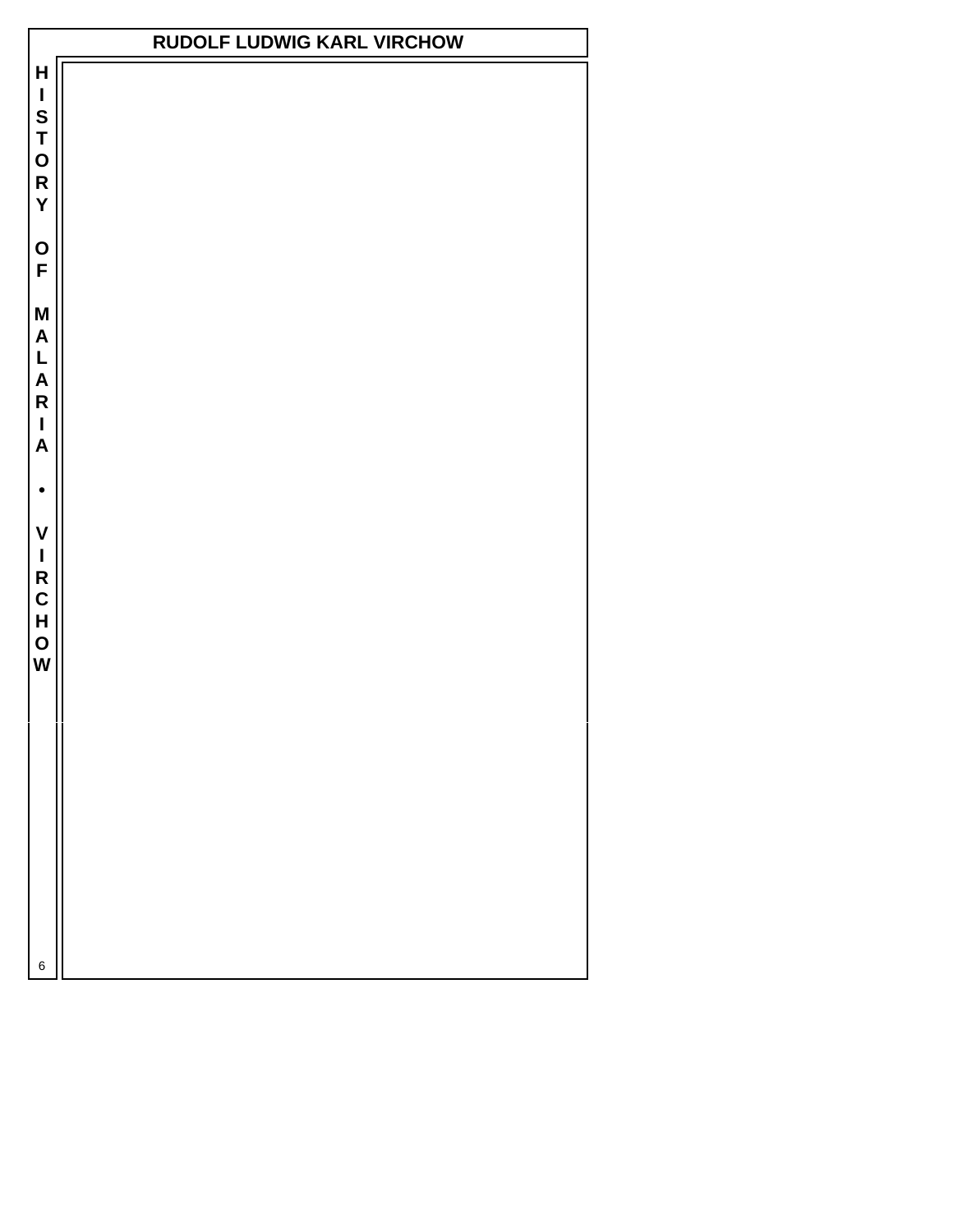| RUDOLF LUDWIG KARL VIRCHOW<br><b>GERMANY - DDR</b> |                                                                                                                                        |                                                                                                                                                                     |  |                                                                |  |
|----------------------------------------------------|----------------------------------------------------------------------------------------------------------------------------------------|---------------------------------------------------------------------------------------------------------------------------------------------------------------------|--|----------------------------------------------------------------|--|
| Virchow                                            | Issue Date:<br>Designer:<br>Producer:<br>Process:<br>Quantity:<br>Perforations: 13 x 121/2<br>Margins:<br>Purpose:<br>Notes:<br>Price: | 1953<br>typography<br>Watermark: DDR and post horn multiple<br>clear<br>honor Virchow as a famous German<br>as 10N35 and 10N38: different watermark<br>$\mathsf{A}$ |  | Н<br>$\mathbf{I}$<br>S<br>T<br>O<br>R<br>Y<br>O<br>F<br>M<br>A |  |
| 126, 129                                           | Checklist:                                                                                                                             | $unused$ used  fdc  other                                                                                                                                           |  | Г<br>A                                                         |  |
|                                                    |                                                                                                                                        |                                                                                                                                                                     |  | R<br>L<br>A<br>۷<br>L<br>R<br>C<br>Н<br>O<br>W                 |  |
|                                                    |                                                                                                                                        |                                                                                                                                                                     |  |                                                                |  |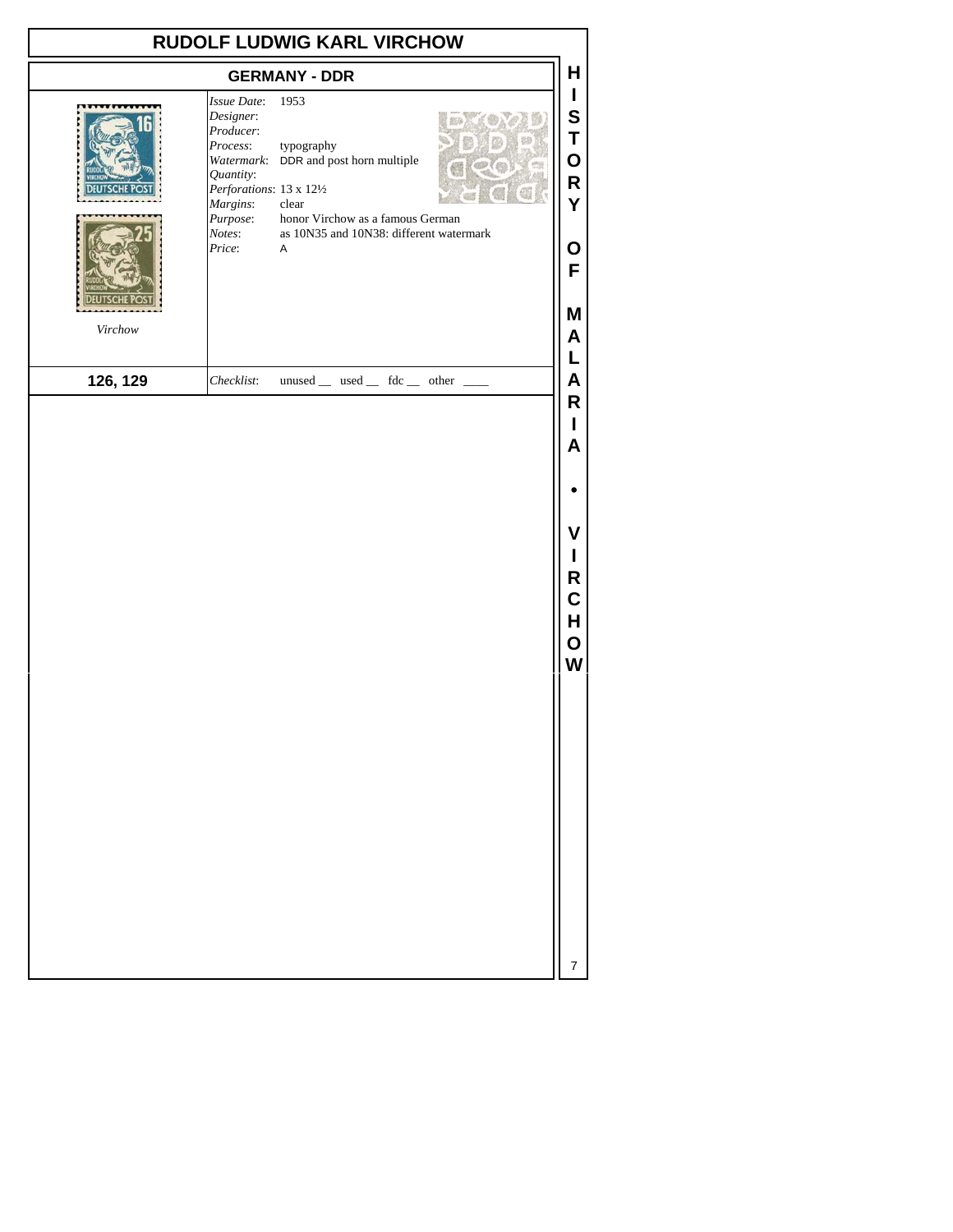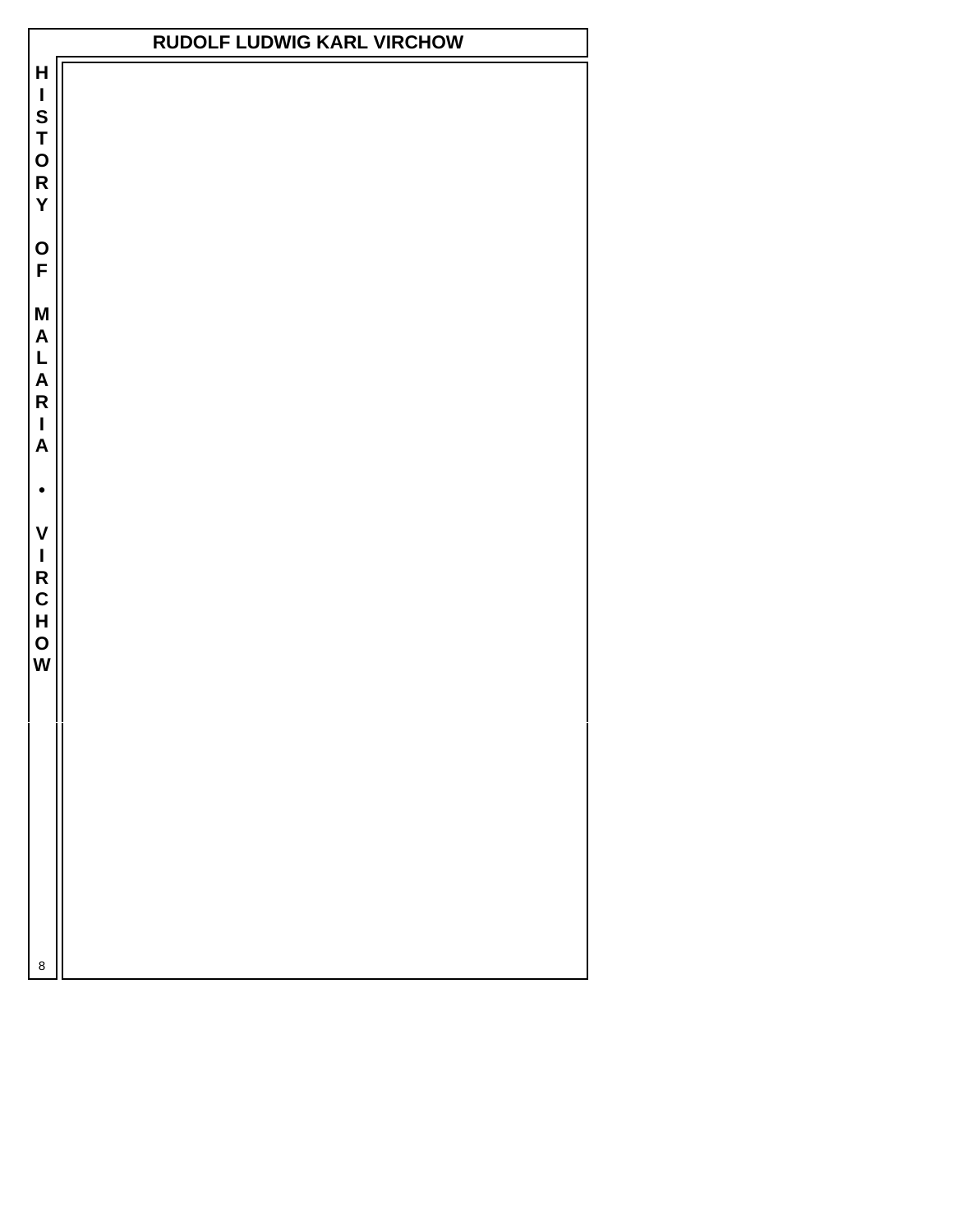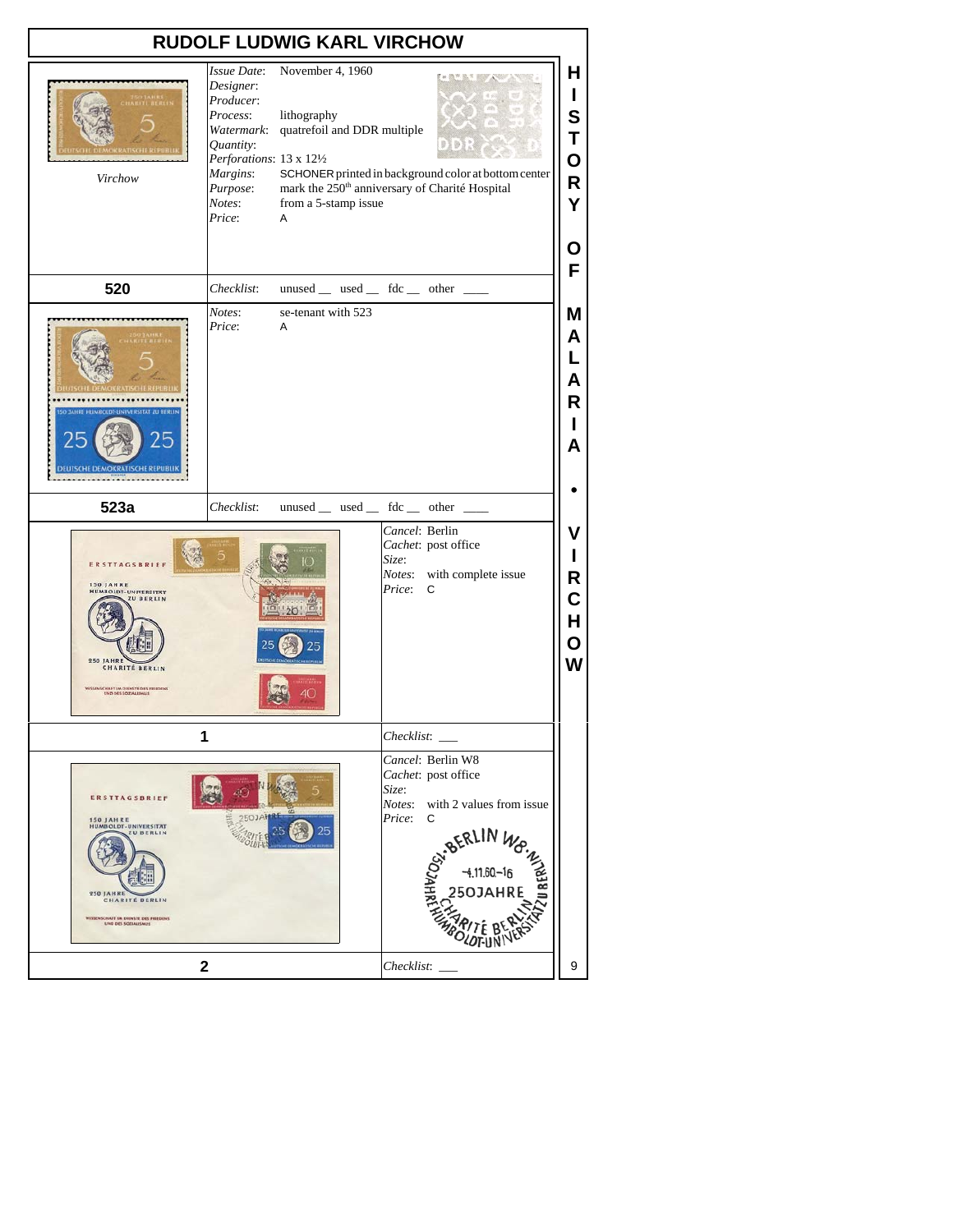|                                                                                                                                                                                                                         | RUDOLF LUDWIG KARL VIRCHOW |                                                                                                             |
|-------------------------------------------------------------------------------------------------------------------------------------------------------------------------------------------------------------------------|----------------------------|-------------------------------------------------------------------------------------------------------------|
| H<br>I<br>S<br>T<br>O<br>R<br>Y<br>$\mathbf O$                                                                                                                                                                          |                            | Cancel: Berlin: January 14, 1961<br>Notes: on postcard with portrait<br>of Virchow<br>Price:<br>$\mathsf C$ |
| F                                                                                                                                                                                                                       | $\boldsymbol{\mathsf{A}}$  | $Checklist:$ $\_\_$                                                                                         |
| M<br>$\mathsf{A}$<br>$\mathsf{L}% _{0}\!\left( \mathcal{M}\right) \equiv\mathsf{L}_{0}\!\left( \mathcal{M}\right)$<br>A<br>R<br>$\mathbf{I}$<br>$\boldsymbol{\mathsf{A}}$<br>$\mathsf{V}$<br>I<br>R<br>C<br>H<br>O<br>W |                            |                                                                                                             |
| $10\,$                                                                                                                                                                                                                  |                            |                                                                                                             |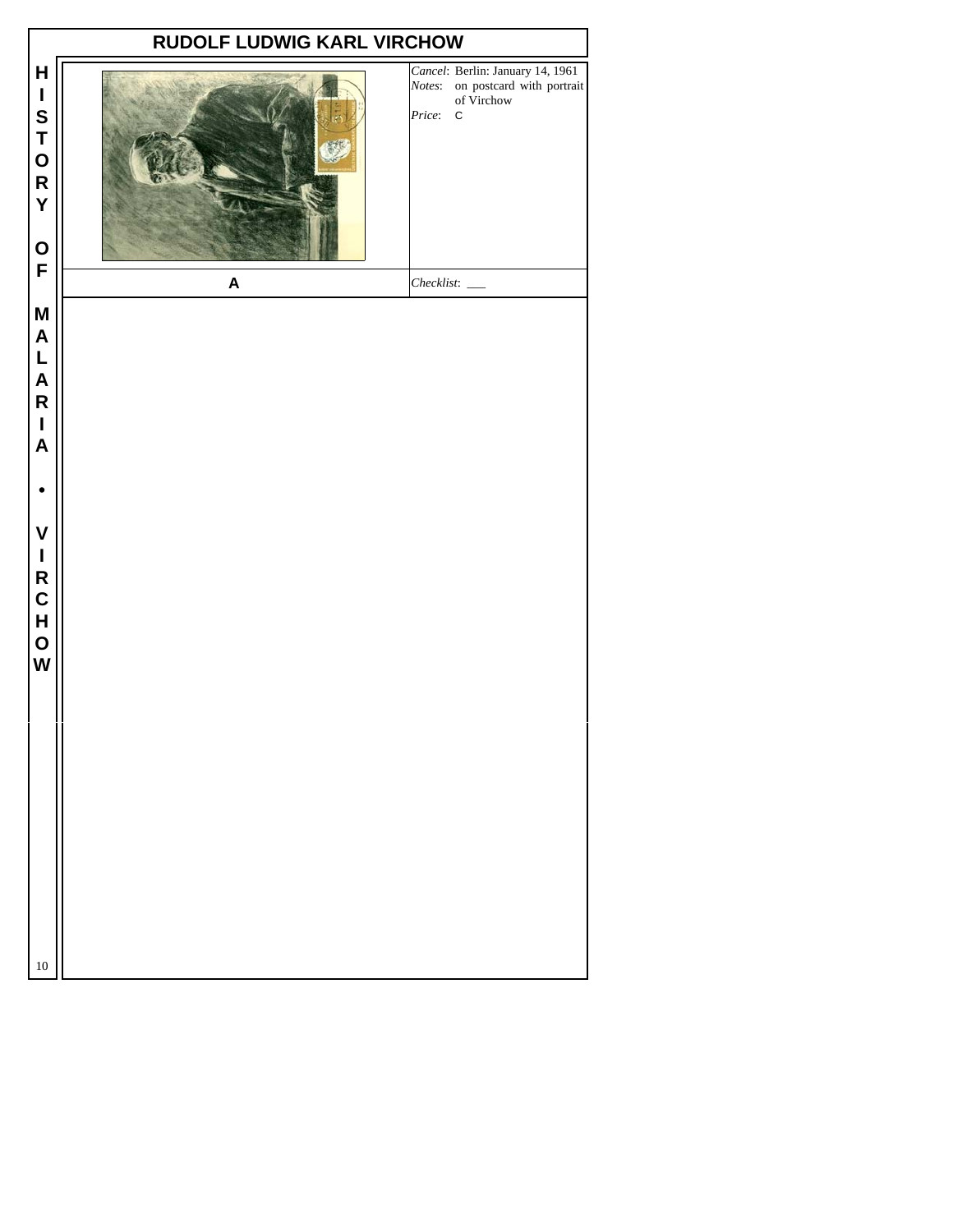| <b>RUDOLF LUDWIG KARL VIRCHOW</b>                                                                                                                |            |                                                                                                                                                                                |                                                                                                                                                                                                                                                                                |  |  |
|--------------------------------------------------------------------------------------------------------------------------------------------------|------------|--------------------------------------------------------------------------------------------------------------------------------------------------------------------------------|--------------------------------------------------------------------------------------------------------------------------------------------------------------------------------------------------------------------------------------------------------------------------------|--|--|
| Issue Date:<br>Designer:<br>Producer:<br>Process:<br>Quantity:<br>Perforations: 14<br>Margins:<br>Purpose:<br>Notes:<br>Price:<br><b>Virchow</b> |            | October 13, 1971<br>engraved<br>STAUF in background color at bottom left; NEBEL in<br>background color at bottom right<br>honor prominent Germans<br>from a 7-stamp issue<br>A |                                                                                                                                                                                                                                                                                |  |  |
| 1274A                                                                                                                                            | Checklist: |                                                                                                                                                                                | unused _ used _ fdc _ other _<br>M                                                                                                                                                                                                                                             |  |  |
| DDR<br>40<br>M12.00<br>က<br>r It                                                                                                                 | DDR        | Price: F<br>40                                                                                                                                                                 | Notes: as above: imperforate gutter pair<br>$\mathbf A$<br>L<br>A<br>$\bf R$<br>I<br>A                                                                                                                                                                                         |  |  |
| 1274Ai                                                                                                                                           |            | Checklist:                                                                                                                                                                     |                                                                                                                                                                                                                                                                                |  |  |
| <b><i>EXSTEASSBREET</i></b>                                                                                                                      |            | <b>Bedeutende</b><br>PERSONJCHKEITEN                                                                                                                                           | Cancel: Berlin: Ocober 13, 1971<br>$\bar{\mathbf{V}}$<br>Cachet: post office<br>$\mathbf I$<br>162 x 113 mm<br>Size:<br>$\bf R$<br>Notes:<br>Price:<br>B<br>$\mathbf C$<br>BERLIN<br>$\bf{H}$<br>1085<br>$\mathbf 0$<br>$13.10.71 - 11$<br>W<br>Bedeutende<br>PERSONLICHKEITEN |  |  |
|                                                                                                                                                  | 1          |                                                                                                                                                                                | Checklist:                                                                                                                                                                                                                                                                     |  |  |
|                                                                                                                                                  |            |                                                                                                                                                                                | 11                                                                                                                                                                                                                                                                             |  |  |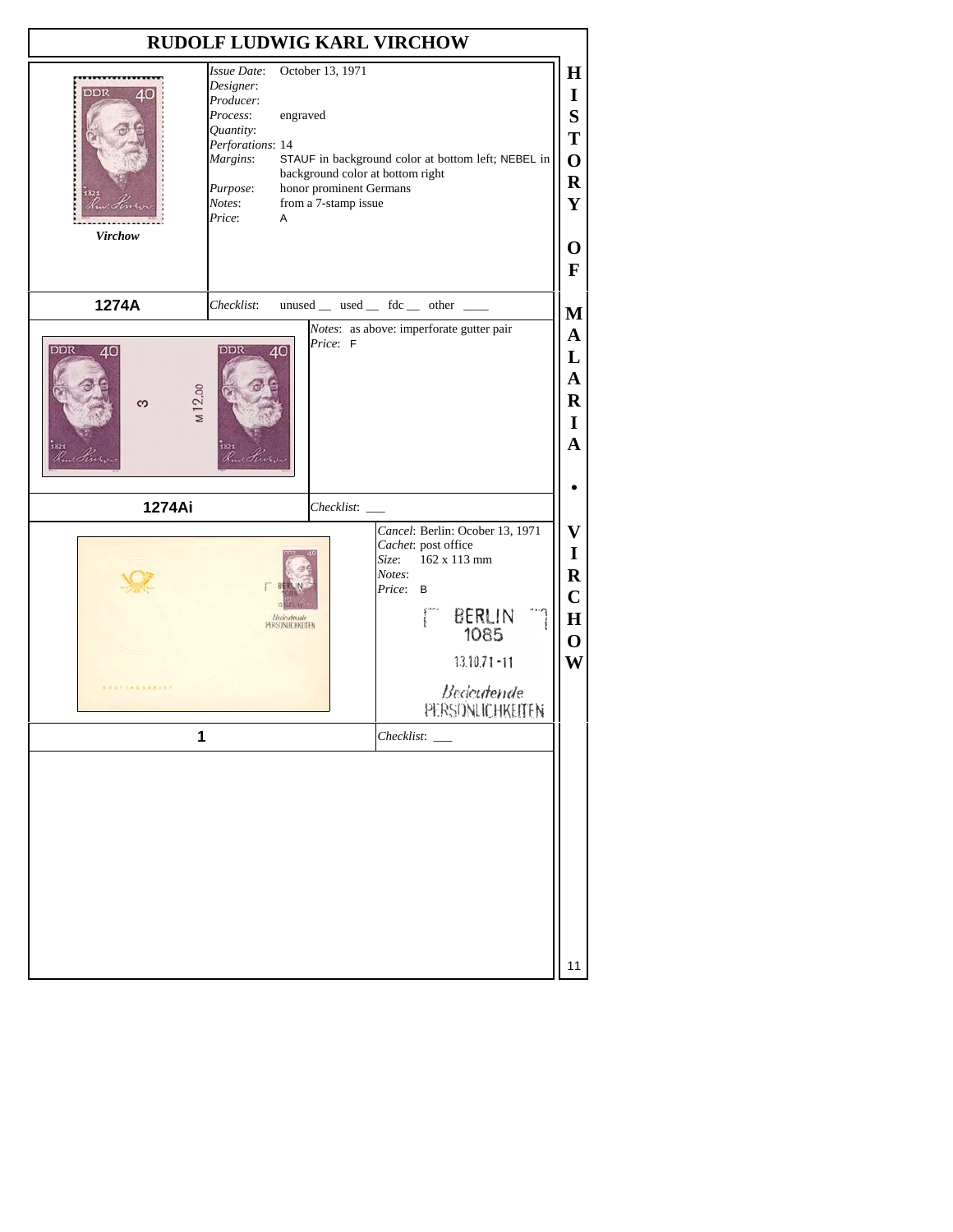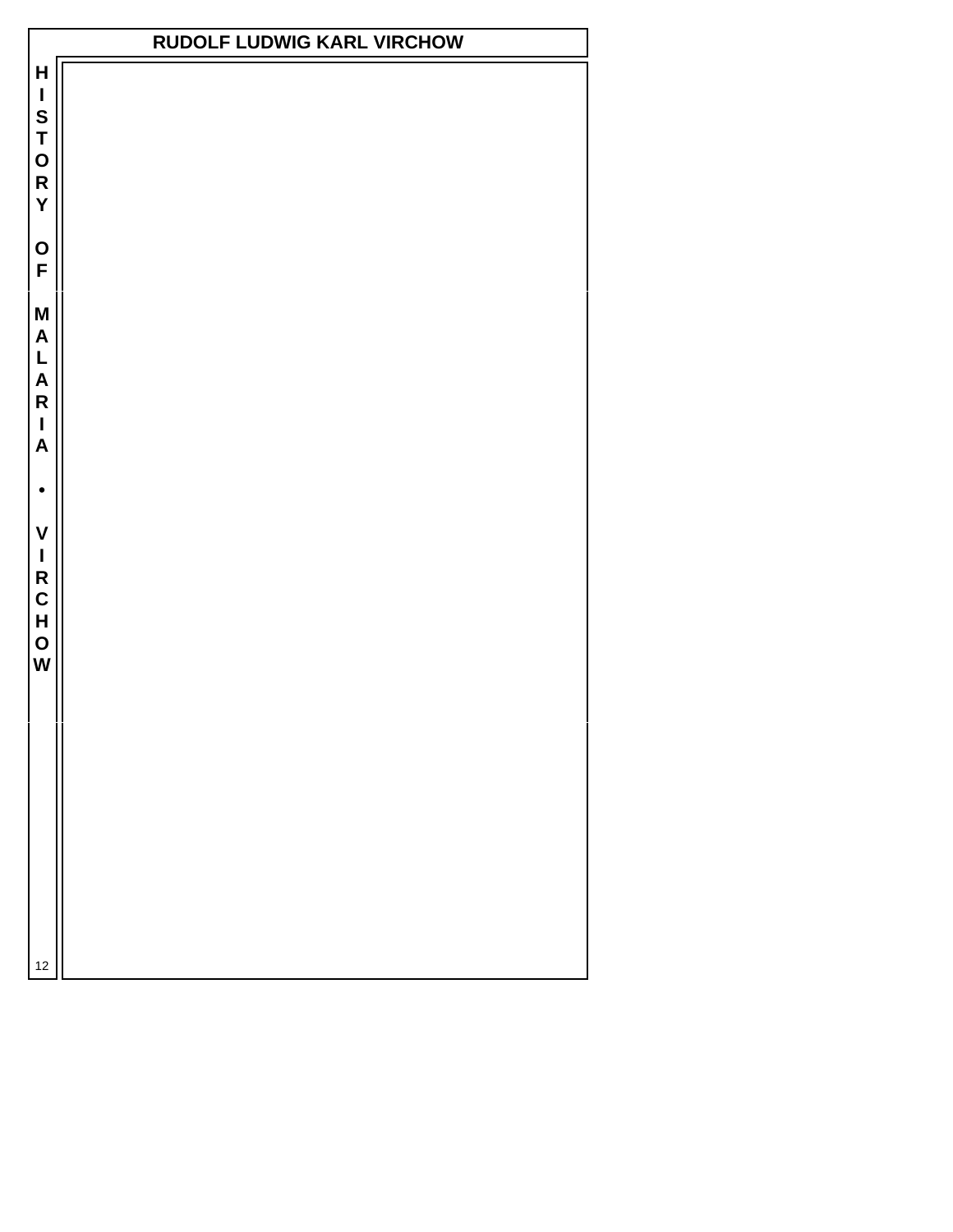| <b>RUDOLF LUDWIG KARL VIRCHOW</b> |                                                                                                                                |                                                                                                |                                                                                                                                                                                                            |                                                          |  |
|-----------------------------------|--------------------------------------------------------------------------------------------------------------------------------|------------------------------------------------------------------------------------------------|------------------------------------------------------------------------------------------------------------------------------------------------------------------------------------------------------------|----------------------------------------------------------|--|
| <b>HUNGARY</b>                    |                                                                                                                                |                                                                                                |                                                                                                                                                                                                            |                                                          |  |
| $V$ crebow = 1821-191<br>Virchow  | Issue Date:<br>Designer:<br>Producer:<br>Process:<br>Quantity:<br>Perforations: 12<br>Margins:<br>Purpose:<br>Notes:<br>Price: | December 29, 1989<br>engraved<br>right<br>honor prominent Germans<br>from a 6-stamp issue<br>Α | KASS in bblack at bottom left; 1989 in black at<br>bottom center; LENGYEL GY. S.C. in black at bottom                                                                                                      | L<br>S<br>Τ<br>O<br>R<br>Y<br>Ο<br>F                     |  |
| 3216                              | Checklist:                                                                                                                     |                                                                                                | $unused$ __ used __ fdc __ other __                                                                                                                                                                        | Μ                                                        |  |
| Az orvostudomány nagy úttörői     | 1                                                                                                                              |                                                                                                | Cancel: Budapest<br>Cachet: post office and post office<br>handstamp<br>168 x 120 mm<br>Size:<br>Notes: with other values from<br>issue<br>Price: C<br><b>. AZ OA</b><br><b>APEST 4.1989</b><br>Checklist: | A<br>L<br>A<br>R<br>L<br>A<br>٧<br>R<br>C<br>H<br>O<br>W |  |
|                                   |                                                                                                                                |                                                                                                |                                                                                                                                                                                                            | 13                                                       |  |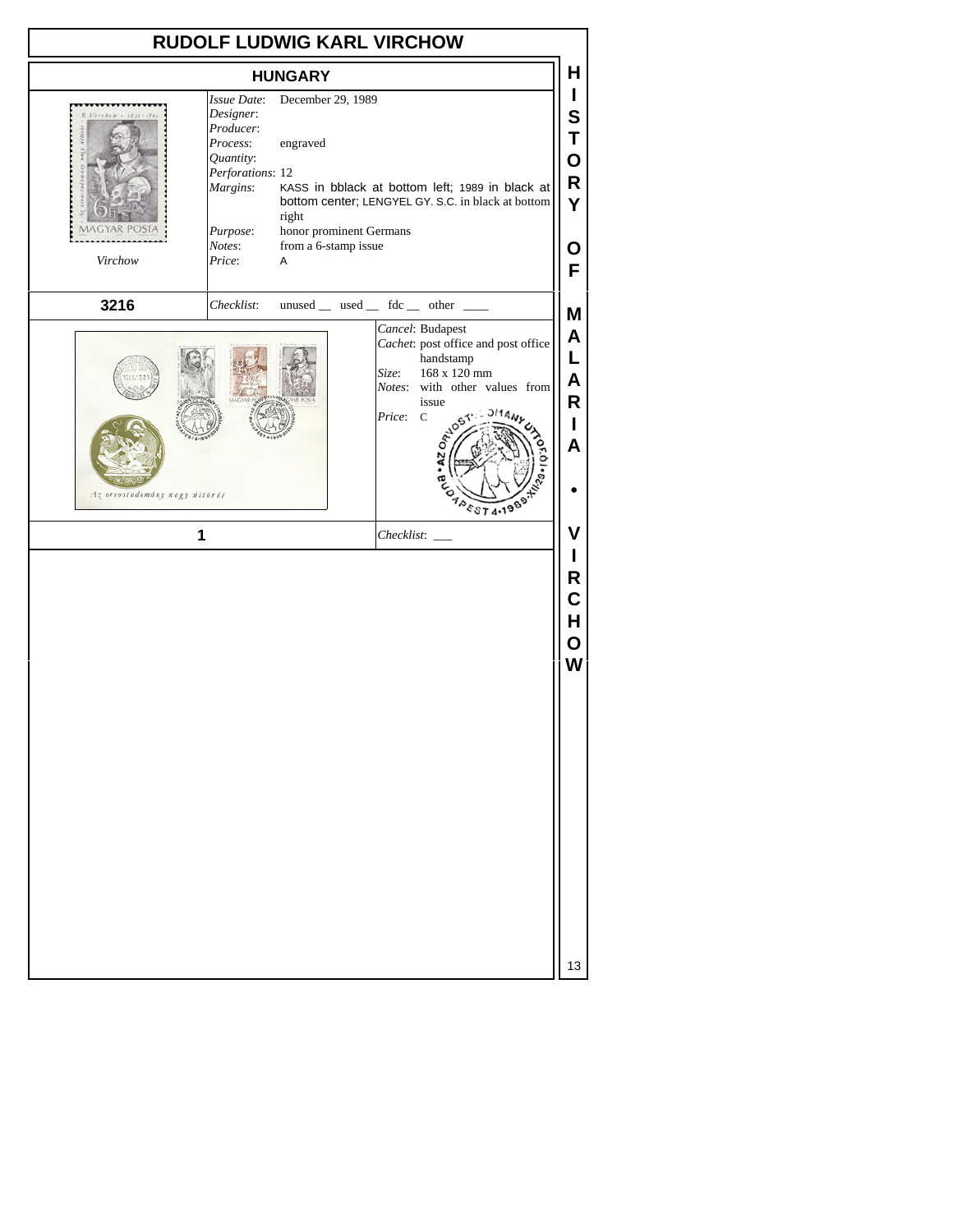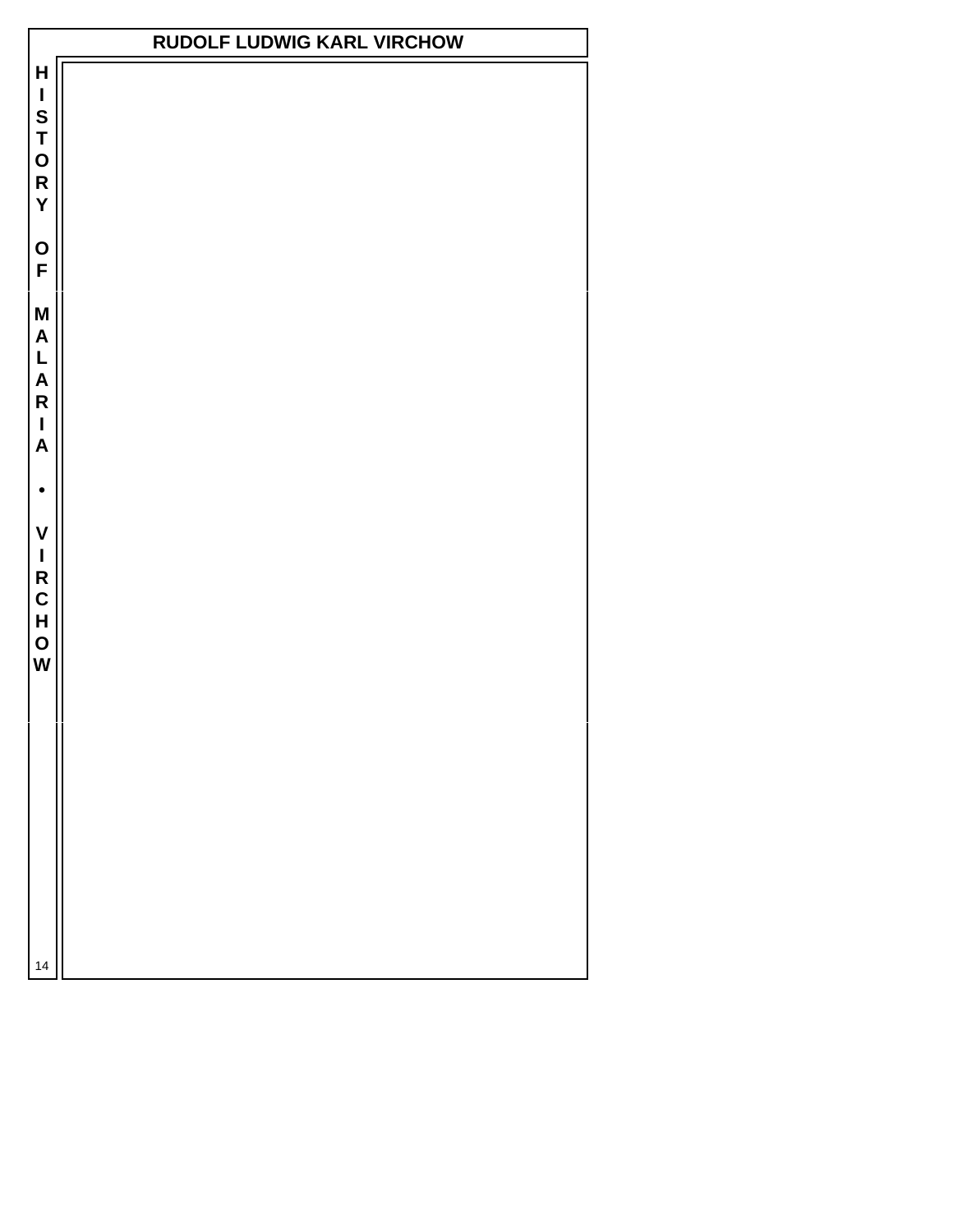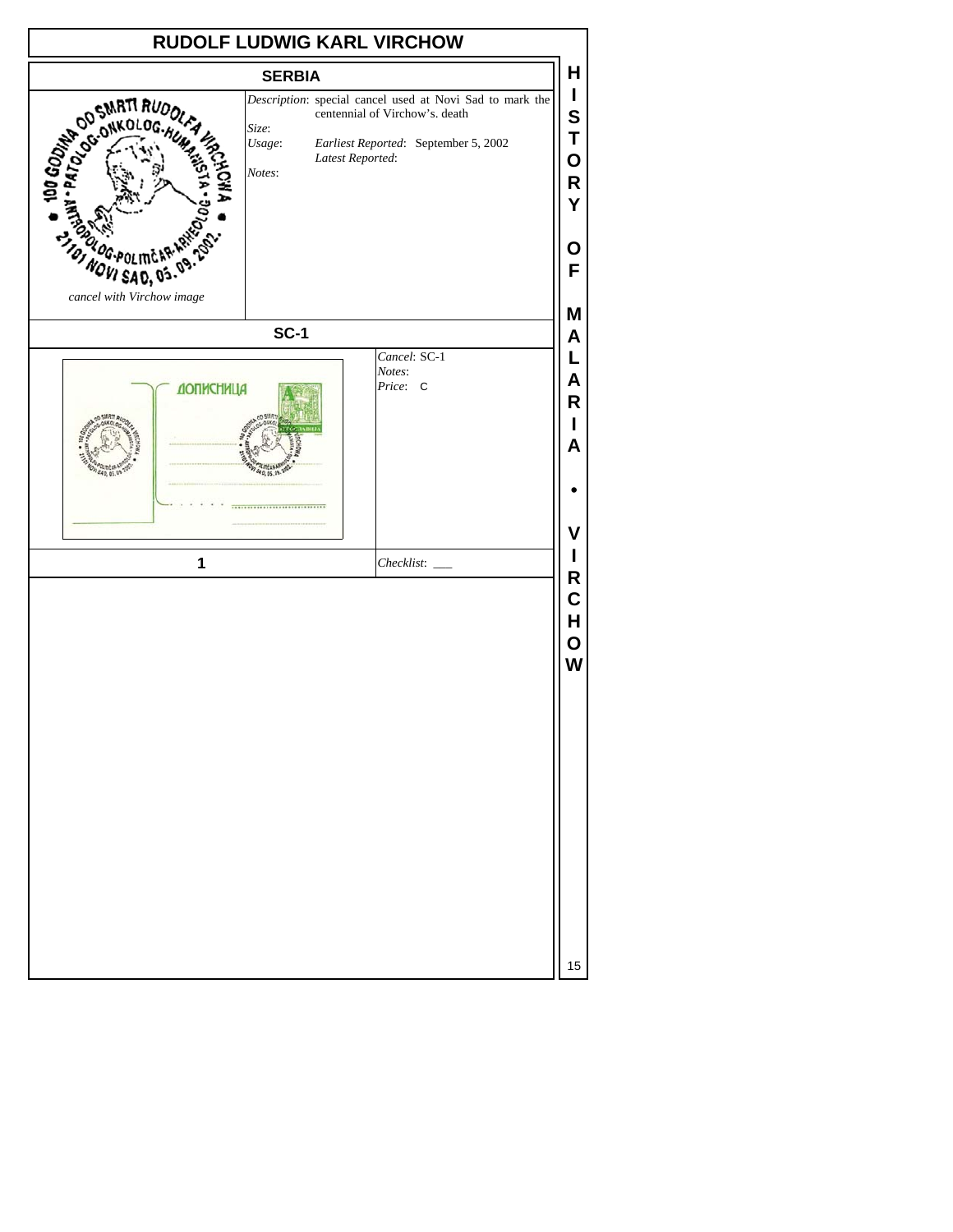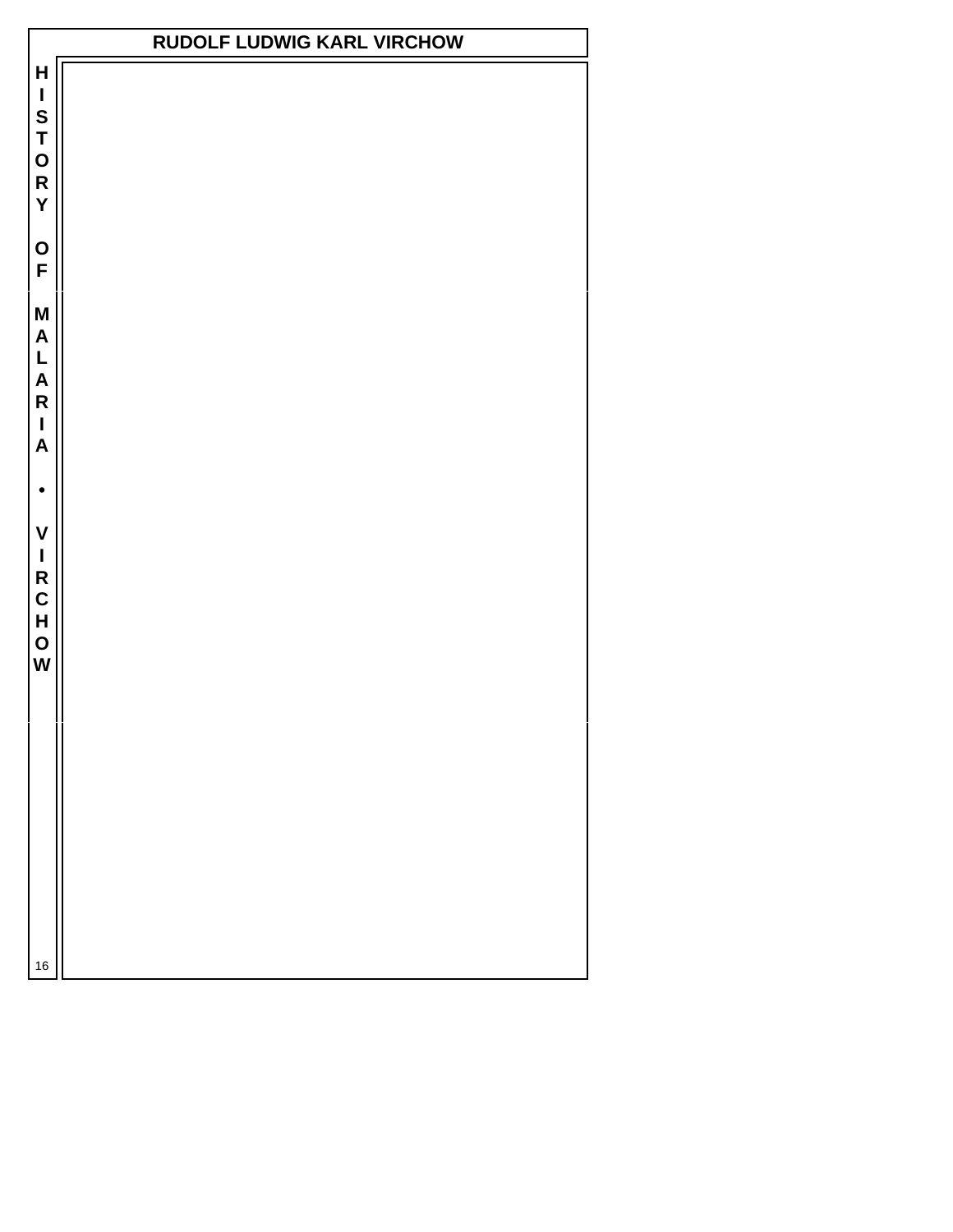